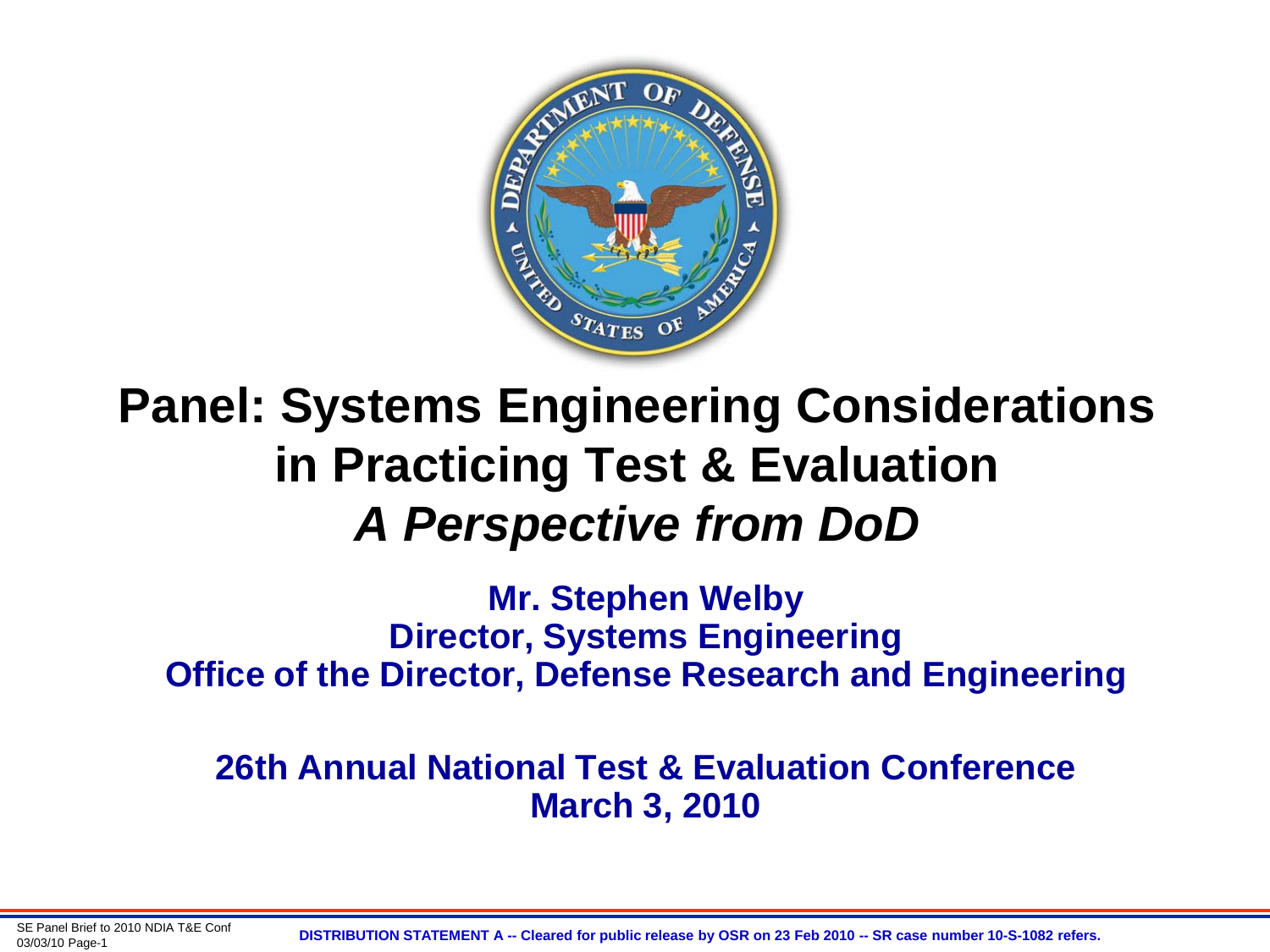





SE Panel Brief to 2010 NDIA T&E Conf<br>03/03/10 Page-2

03/03/10 Page-2 **DISTRIBUTION STATEMENT A -- Cleared for public release by OSR on 23 Feb 2010 -- SR case number 10-S-1082 refers.**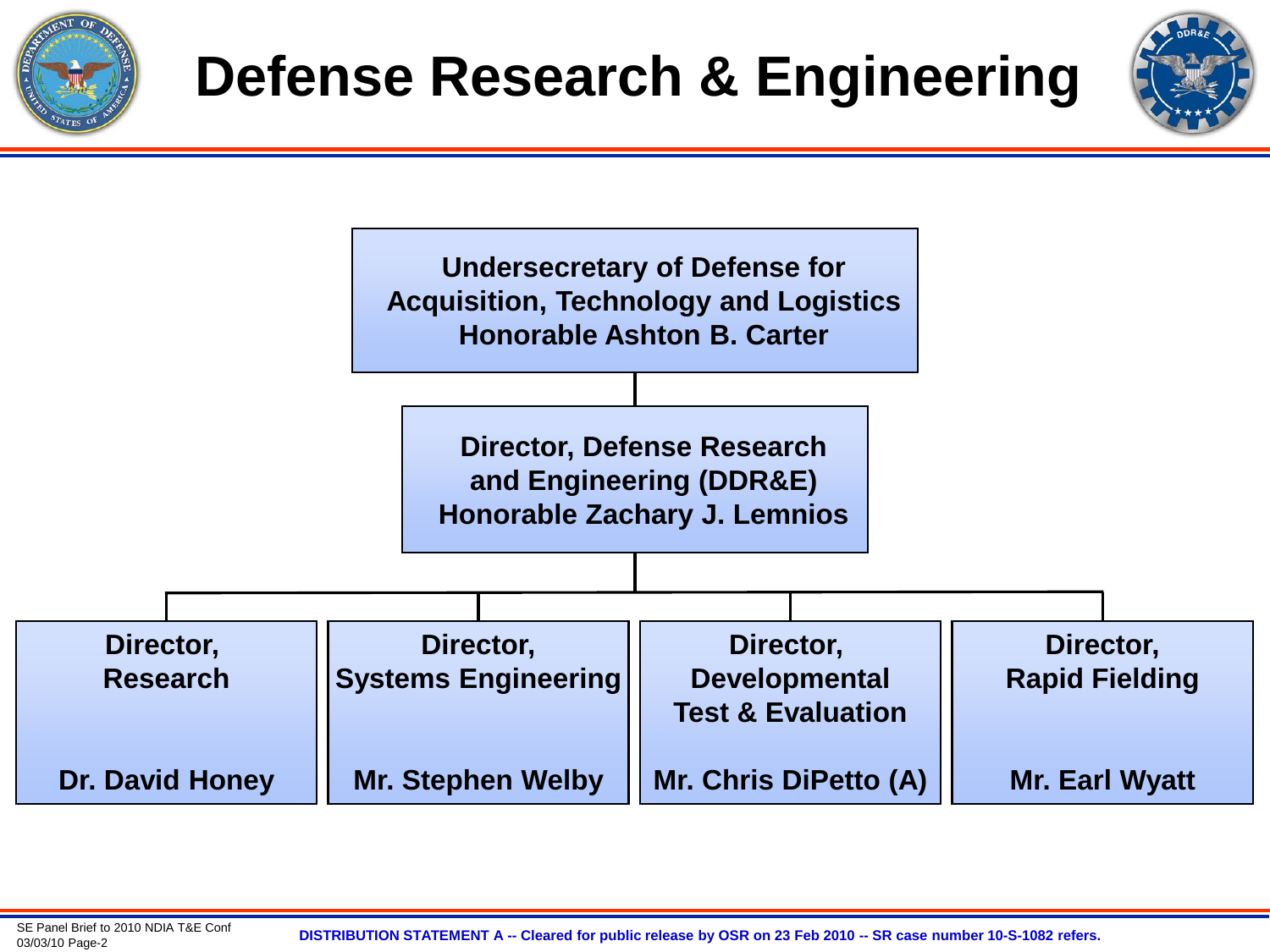



#### **Weapon Systems Acquisition Reform Act of 2009 (Public Law 111-23)**

- **Establishes** *Director, Systems Engineering (D, SE)* **and** *Director, Developmental Test and Evaluation (D, DT&E)* **as principal advisors to the SECDEF and the USD(AT&L)**
- **Mandates documented assessment of technological maturity and integration risk of critical technologies for MDAPs**
- **Establishes D, DT&E and D, SE Congressional reporting on MDAP achievement of measurable performance criteria**
- **Mandates competitive prototyping and MDA completion of a formal Post-Preliminary Design Review Assessment for all MDAPs before MS B**
- **Strengthens technical analysis of cost and schedule breaches during Technology Development (pre-MS B) and Engineering and Manufacturing Development (post-MS B)**



President Barack Obama hands a pen to U.S. Rep. Robert Andrews (D-NJ) as he signs the Weapons Systems Acquisition Reform Act in the Rose Garden at the White House Friday, May 22, 2009. Standing from left are: Andrews, Rep. John McHugh (R-NY), Sen. Carl Levin (D-MI), Rep. Ike Skelton (D-MO) and Rep. Mike Conaway (R-TX). Official White House Photo by Samantha Appleton

MDAP - Major Defense Acquisition Program (USC 2430) MDA – Milestone Decision Authority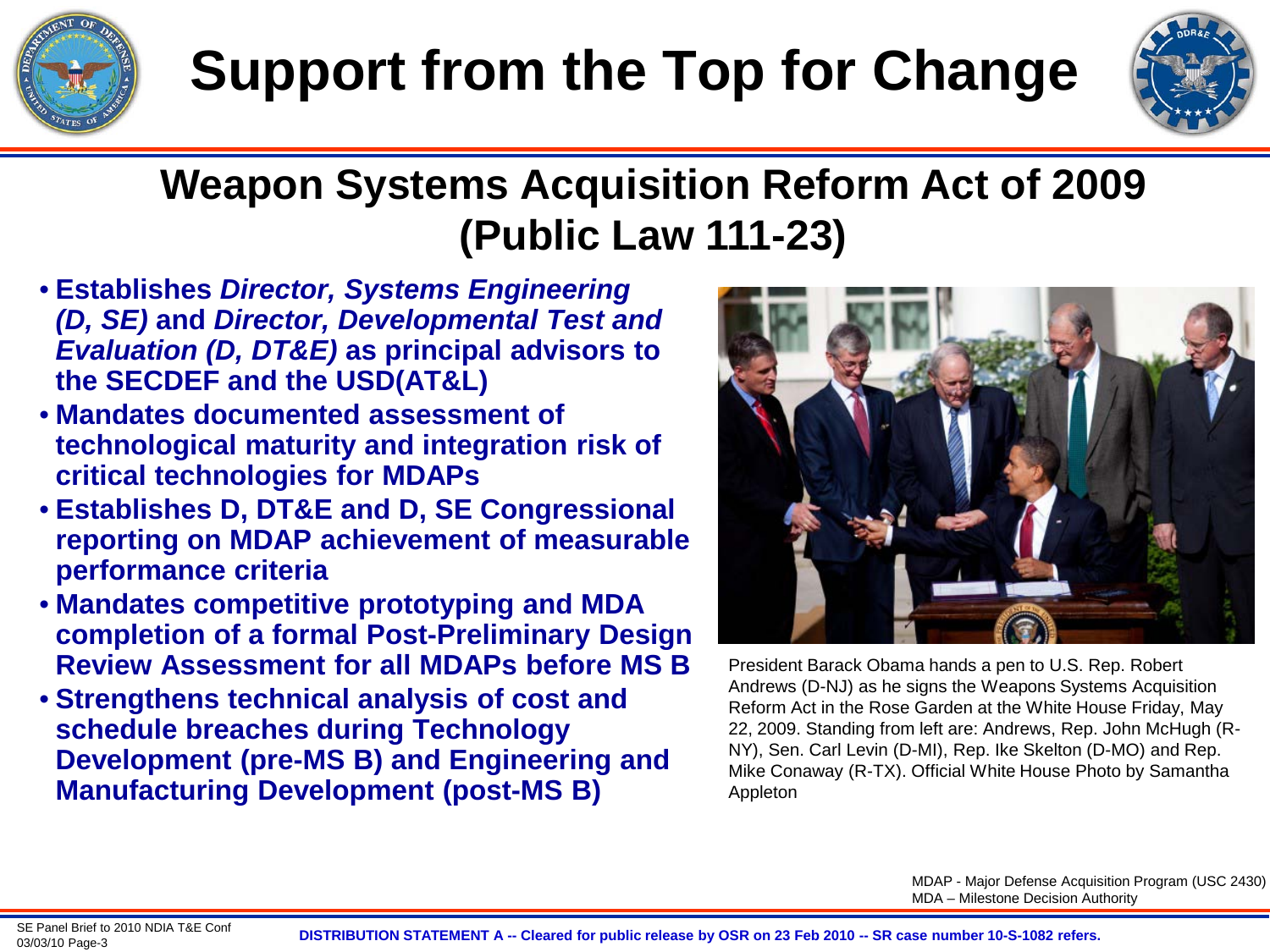



**We execute substantive technical engagement throughout the acquisition life cycle with major and selected acquisition efforts across DoD.**

#### **We apply best engineering practices to:**

- **Help program managers identify and mitigate risks**
- **Shape technical planning and management**
- **Support and advocate for DoD Component initiatives**
- **Provide insight to OSD stakeholders**
- **Identify systemic issues for resolution above the program level**
- **Support Knowledge Based Decision Making**

#### **We are the "E" in DDR&E**

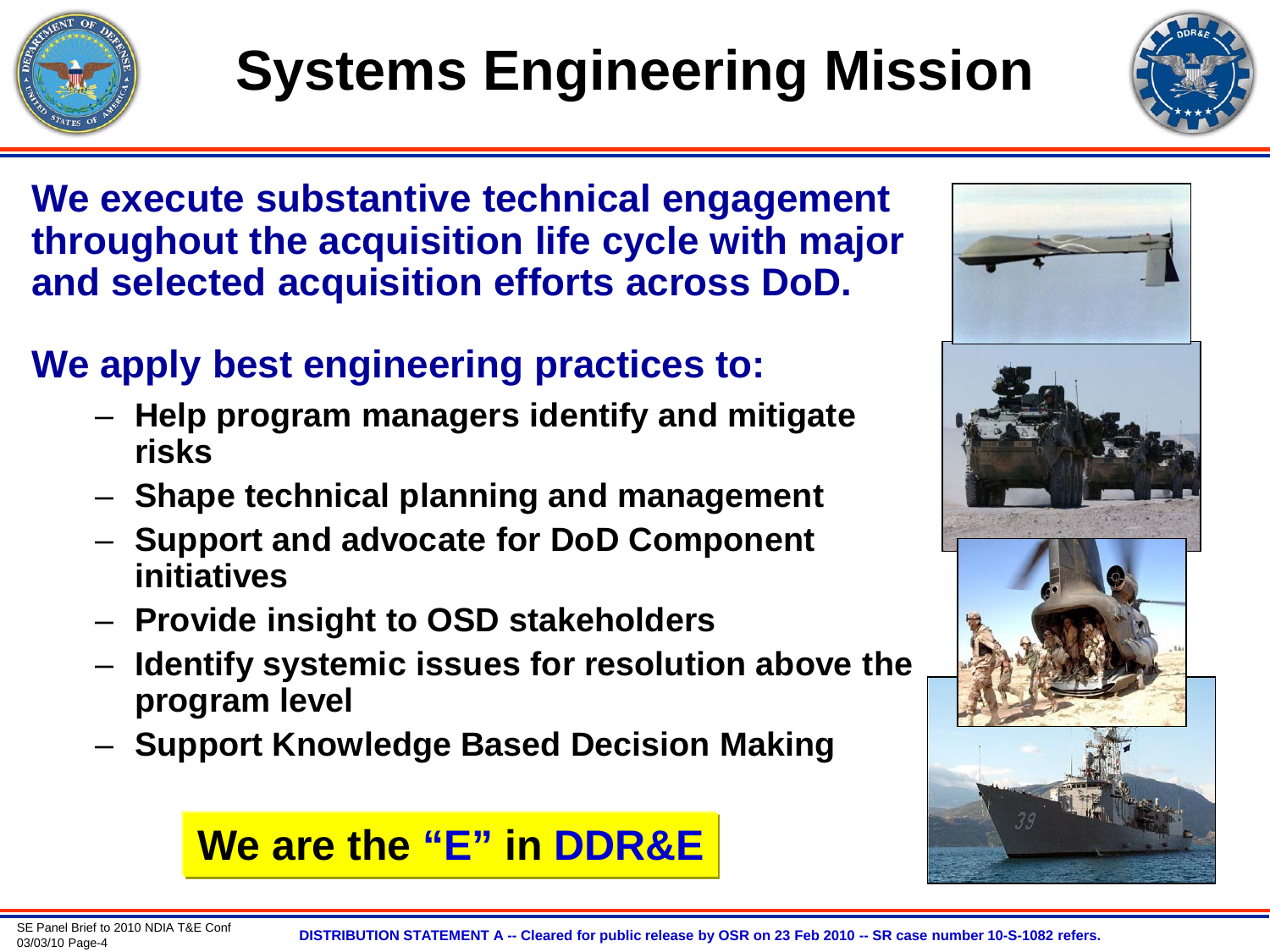

# **Pre-MS A Technical Engagement and Authority**



- **Major acquisition programs are being initiated without adequate technical foundation, resulting in cost and schedule growth**
- **Acquisition policy has been updated to require Pre-MS B systems engineering engagement and technical risk reduction activity (e.g. Preliminary Design Review, prototyping)**
- **There remains a Gap in pre-MS A and pre-MDD engagement**
- **WSARA directed the D, SE to oversee Component Development Planning which can address this gap**
- **Solution strategy:**
	- Clear policy and guidance for Component Development Planning activities
	- Identify resources to perform these activities
- **The goal**
	- Informed investment decision and engineered alternatives with sufficiently understood technical risk
	- Improved technical planning for post-MS A risk reduction and system solution development activities resulting in more accurate early cost and schedule estimates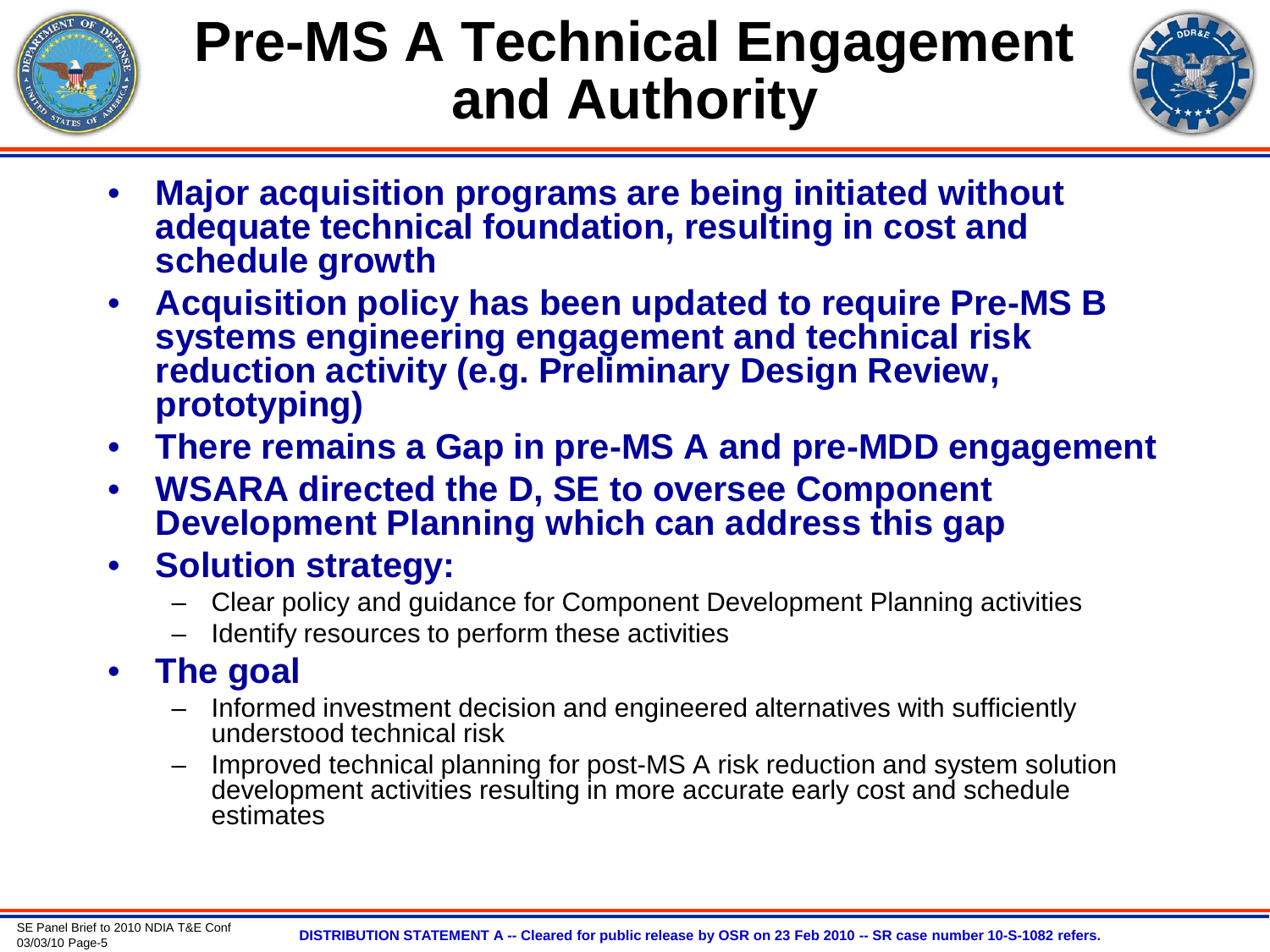



- **OSD Development Planning leadership is required by WSARA**
	- *The D, SE shall oversee Development Planning activities of major defense acquisition programs, and periodically assess Component Development Planning capabilities*



**Development Planning is the upfront technical preparation to ensure successful selection and development of a materiel solution**

SE Panel Brief to 2010 NDIA T&E Conf<br>03/03/10 Page-6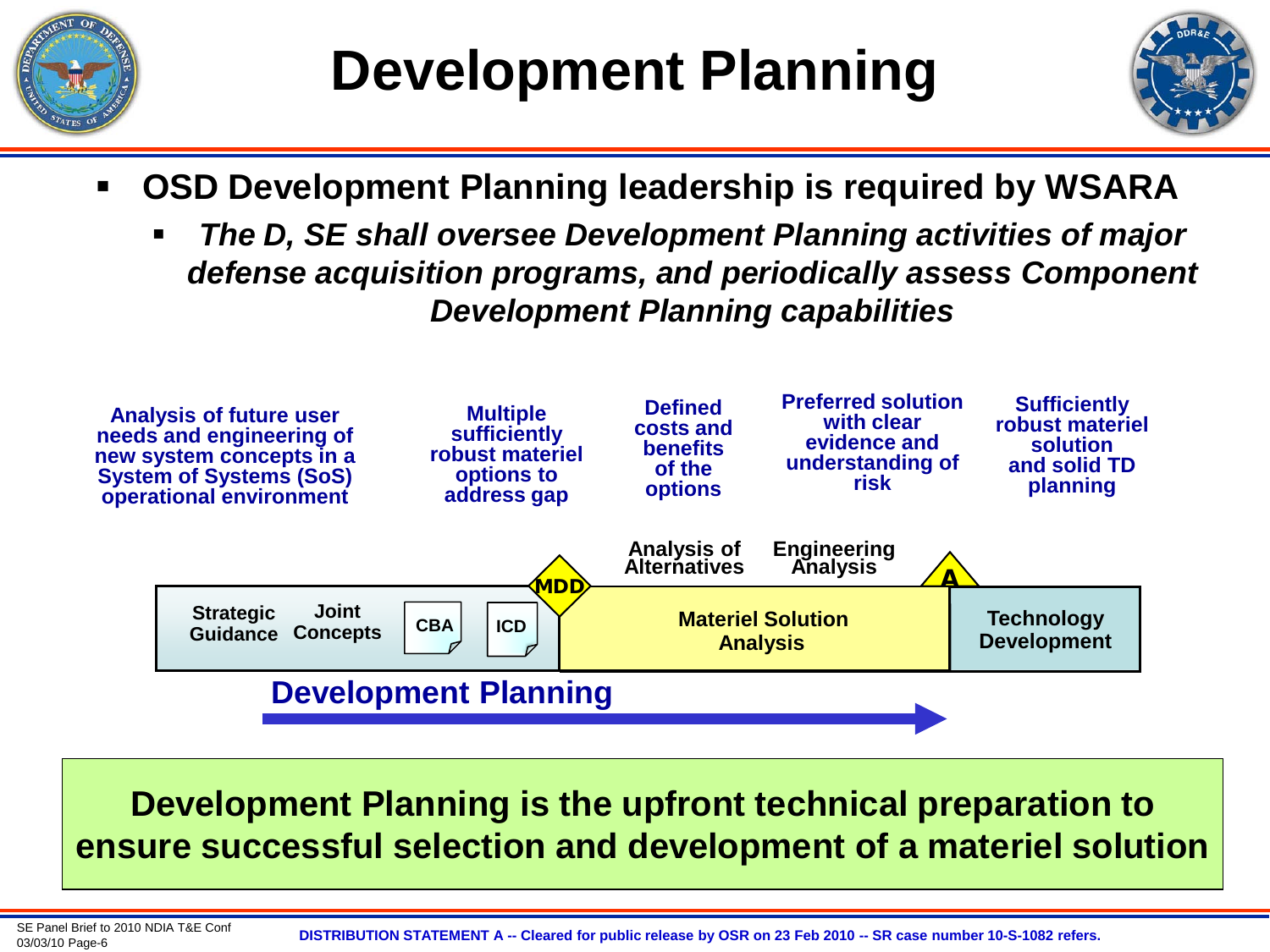

## **Development Planning**





**DoD 5000**

03/03/10 Page-7 **DISTRIBUTION STATEMENT A -- Cleared for public release by OSR on 23 Feb 2010 -- SR case number 10-S-1082 refers.**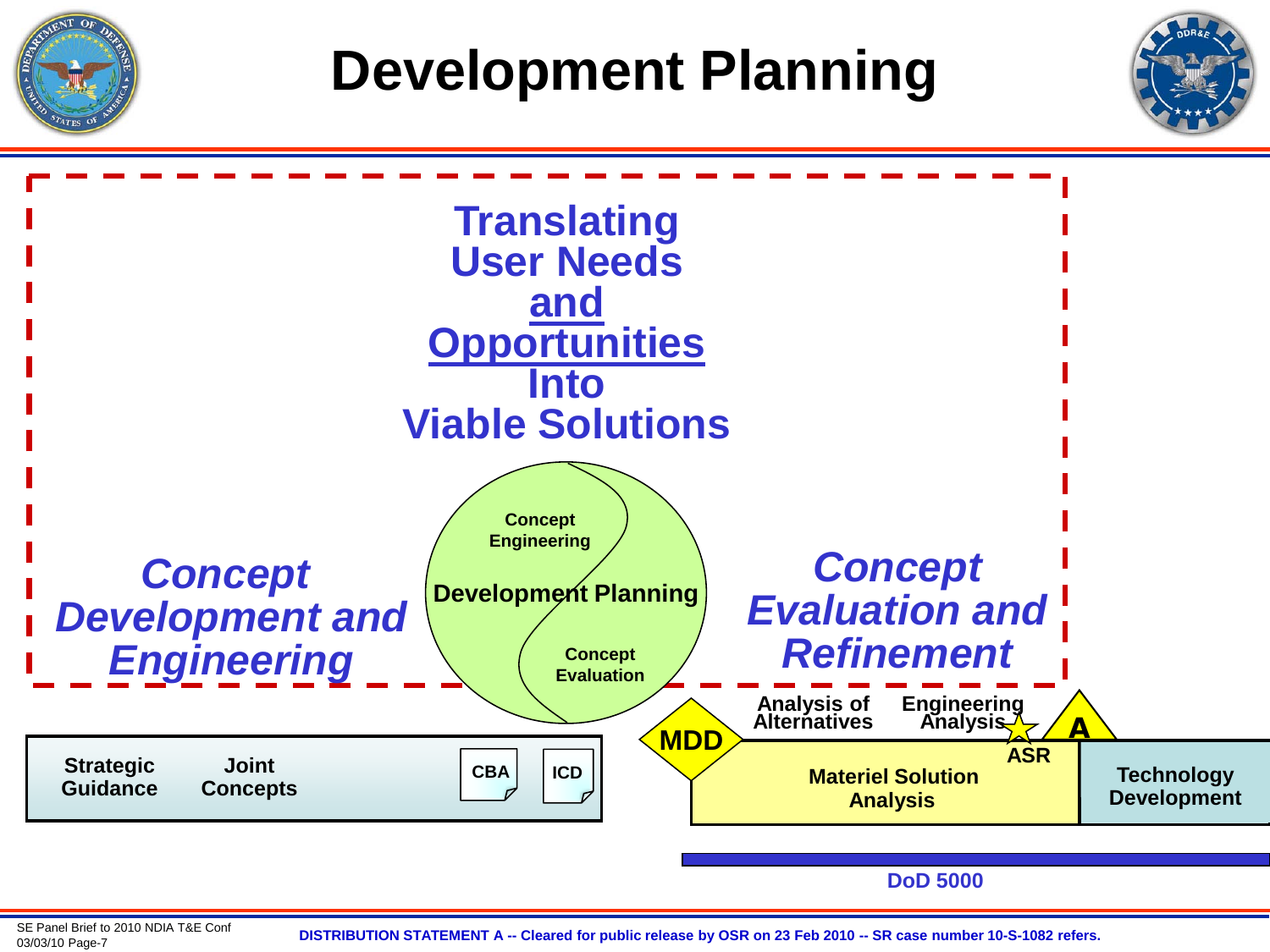

## **Significant Technical Issues Pre-MS A**



| <b>ISSUE</b>                                                                                                                                                                                                 | <b>IMPACTS</b>                                                                                                                |
|--------------------------------------------------------------------------------------------------------------------------------------------------------------------------------------------------------------|-------------------------------------------------------------------------------------------------------------------------------|
| Lack of technical engagement with the<br>operational user<br>To make user aware of potential<br>$\circ$<br>solutions<br>To ensure technical developer fully<br>$\circ$<br>understands user performance needs | Missed solution opportunities<br>$\bullet$<br>System requirements growth due<br>to lack of understanding                      |
| Program-focused analysis, when solutions will<br>$\bullet$<br>impact broad sets of systems and SoS                                                                                                           | Delivery of capability that will not<br>integrate, or that has reduced<br>benefit because of external system<br><b>issues</b> |
| Lack of technical modeling and assessment of<br>$\bullet$<br>concepts that enter into the AoA                                                                                                                | Increased AoA time and cost<br>$\bullet$<br>Analysis of<br><b>Engineering</b>                                                 |
| <b>Joint</b><br><b>Strategic</b><br><b>CBA</b><br><b>ICD</b><br><b>Guidance</b><br><b>Concepts</b>                                                                                                           | <b>Alternatives</b><br><b>Analysis</b><br><b>MDD</b><br><b>ASR</b><br><b>Materiel Solution</b><br><b>Analysis</b>             |
|                                                                                                                                                                                                              | <b>DoD 5000</b>                                                                                                               |

03/03/10 Page-8 **DISTRIBUTION STATEMENT A -- Cleared for public release by OSR on 23 Feb 2010 -- SR case number 10-S-1082 refers.**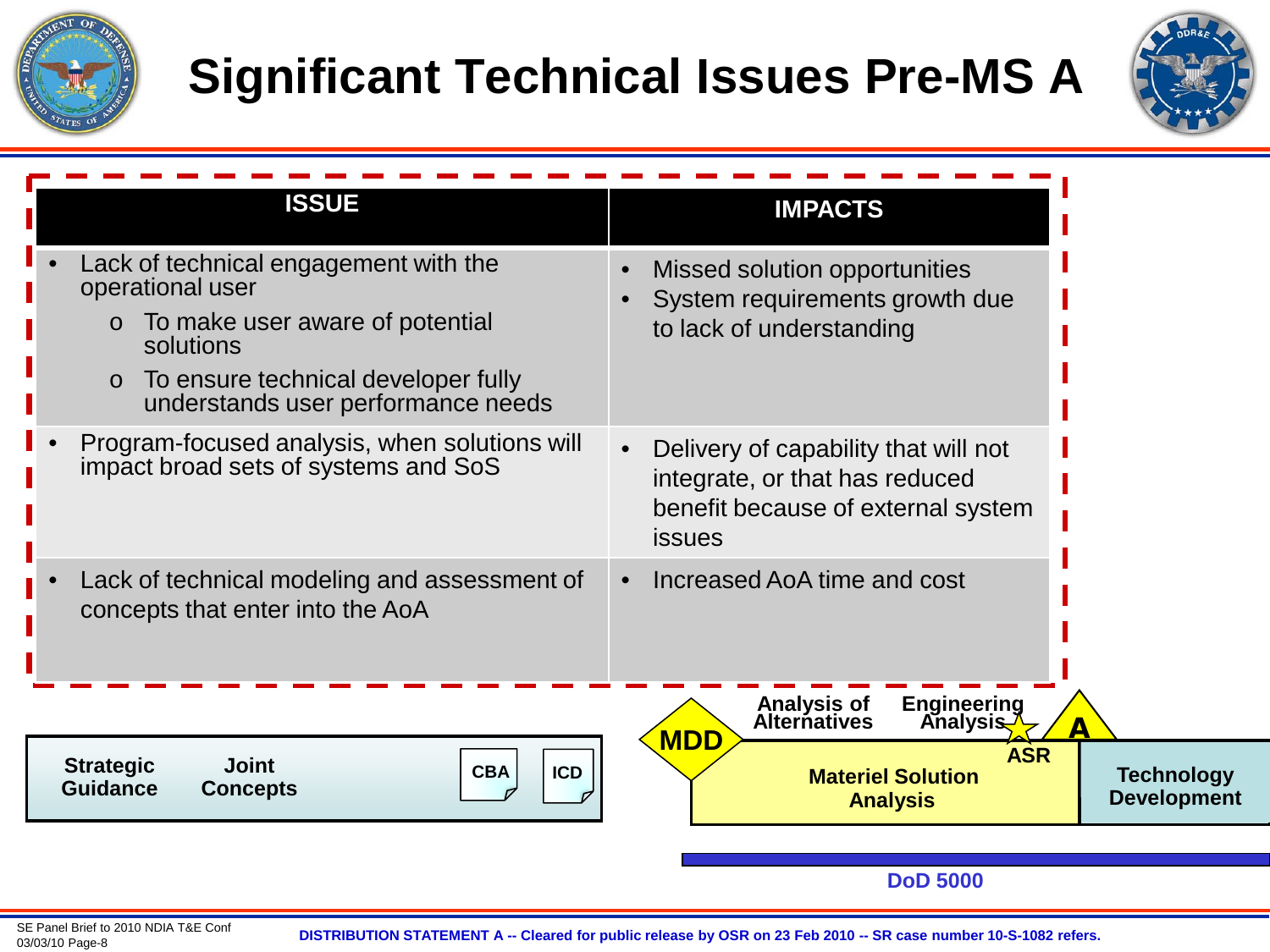

#### **Benefit of Development Planning Engagement**





03/03/10 Page-9 **DISTRIBUTION STATEMENT A -- Cleared for public release by OSR on 23 Feb 2010 -- SR case number 10-S-1082 refers.**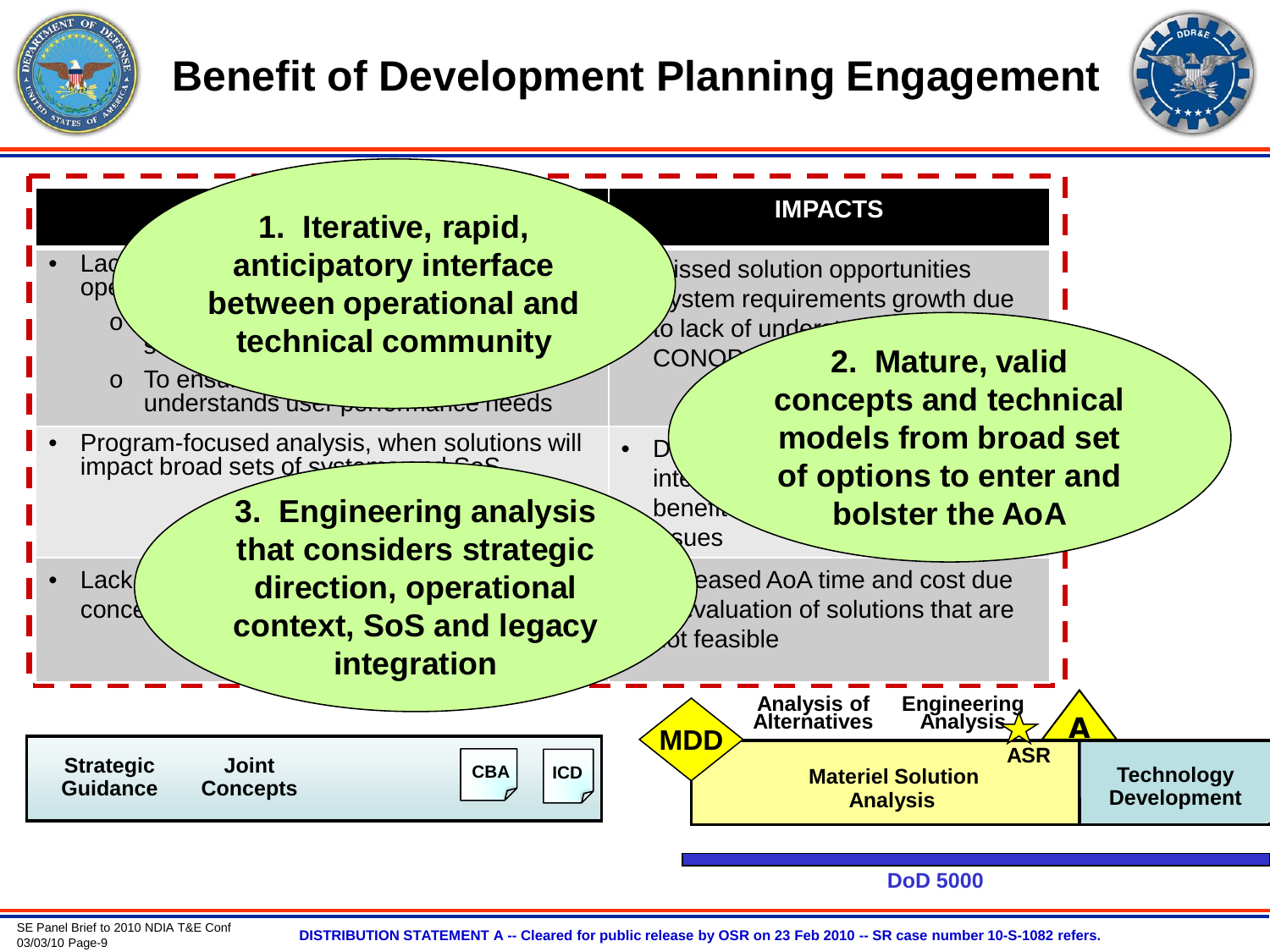

## **Development Planning**





**DoD 5000**

03/03/10 Page-10 **DISTRIBUTION STATEMENT A -- Cleared for public release by OSR on 23 Feb 2010 -- SR case number 10-S-1082 refers.**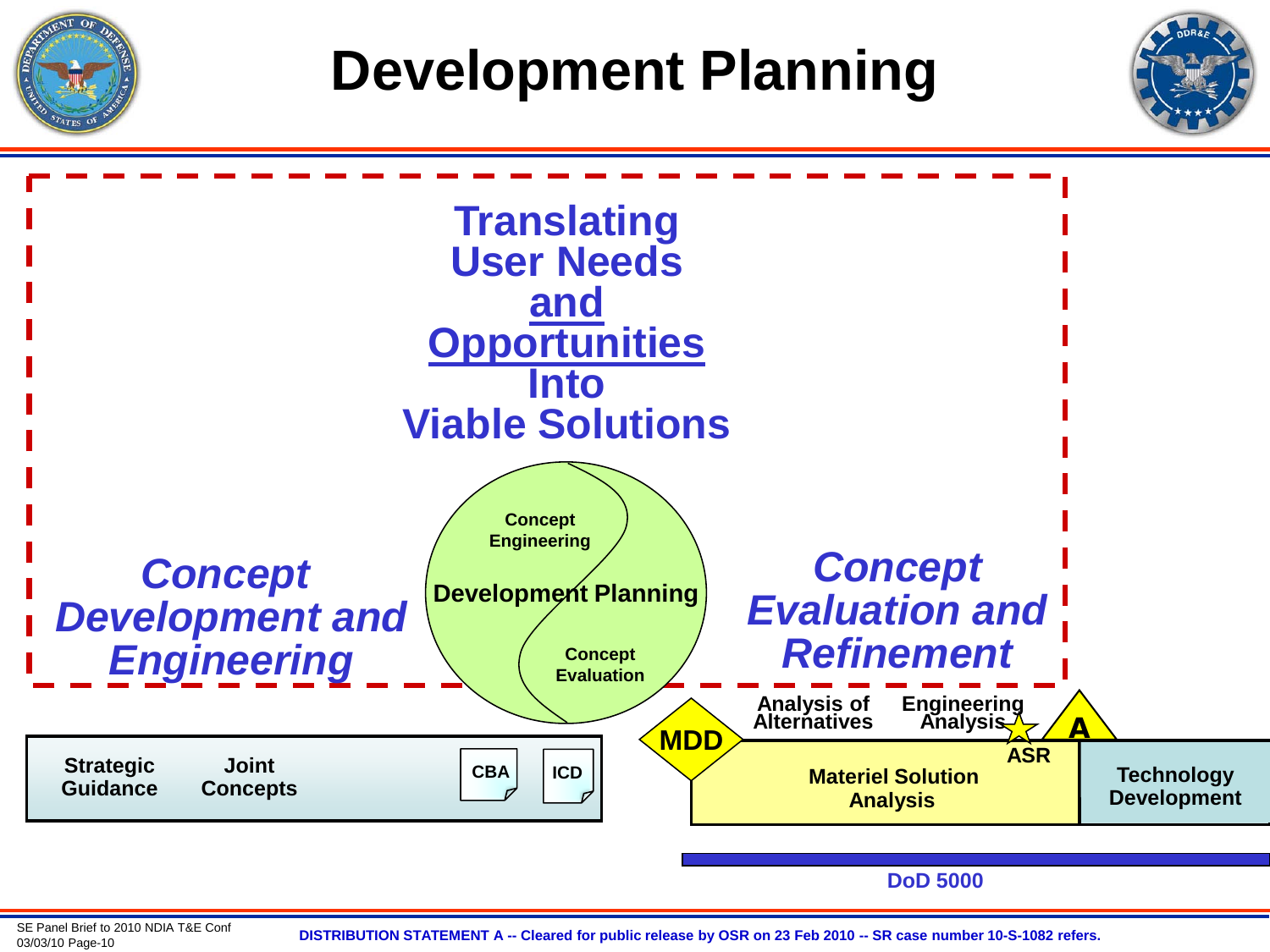



- **Acquisition reform efforts have recognized criticality of strong Systems Engineering focus for program success** 
	- *Systems Engineering toolkit focused on identifying and managing risk – development risk, production risk and life-cycle*
- **Growing focus on addressing "early-acquisition" phases - requirements definition, development planning, and early acquisition system engineering support**
	- *Leading to more informed decisions at MS B*
- **Our development processes need to evolve to provide faster product cycles, more adaptable products and address emerging challenges**
- **Future US Defense capabilities depend on a capable US engineering workforce in and out of government**
	- *Need to create opportunities to grow future "Engineering Heroes"*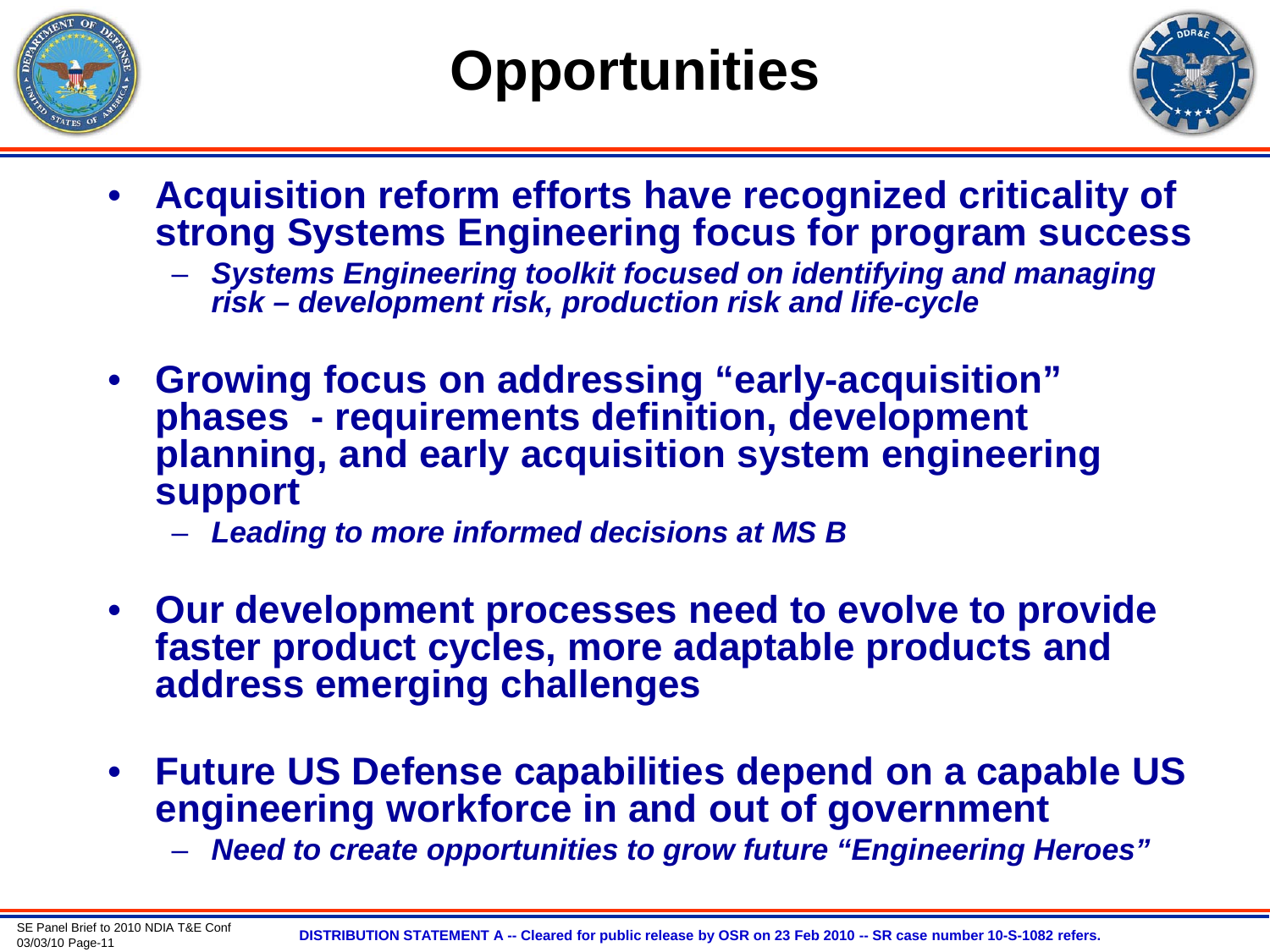

# **The Way Ahead**



- **Quadrennial Defense Review Executive Summary, February 2010**
	- Further rebalance the capabilities of America's Armed Forces to prevail in today's wars, while building the capabilities needed to deal with future threats
	- Further reform the Department's institutions and processes to *better support the current needs of the war fighter; buy weapons that are usable, affordable and truly needed; and ensure that taxpayer dollars are spent wisely and responsibly*
	- Preserve and enhance the All-Volunteer Force
	- Improve how it *matches requirements with mature technologies, maintains disciplined systems engineering approaches, institutionalizes rapid acquisition capabilities, and implements more comprehensive testing*
- **Quadrennial Defense Review Report Preface Secretary of Defense Robert M. Gates, February 2010**
	- United States needs a broad portfolio of military capabilities with maximum versatility across the widest possible spectrum of conflict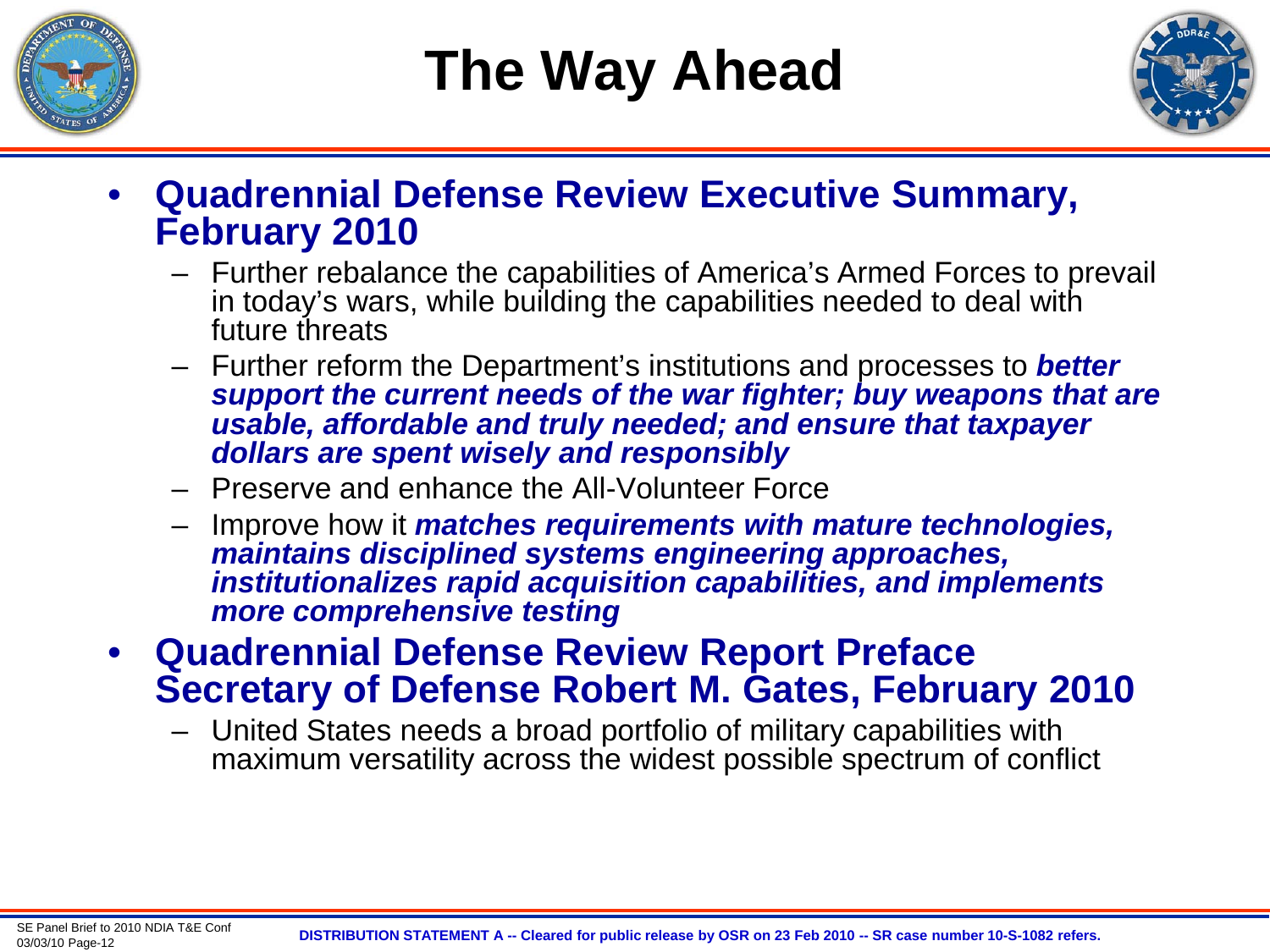

### **Systems Engineering: Critical to Program Success**





#### *Innovation, Speed and Agility*

SE Panel Brief to 2010 NDIA T&E Conf<br>03/03/10 Page-13

03/03/10 Page-13 **DISTRIBUTION STATEMENT A -- Cleared for public release by OSR on 23 Feb 2010 -- SR case number 10-S-1082 refers.**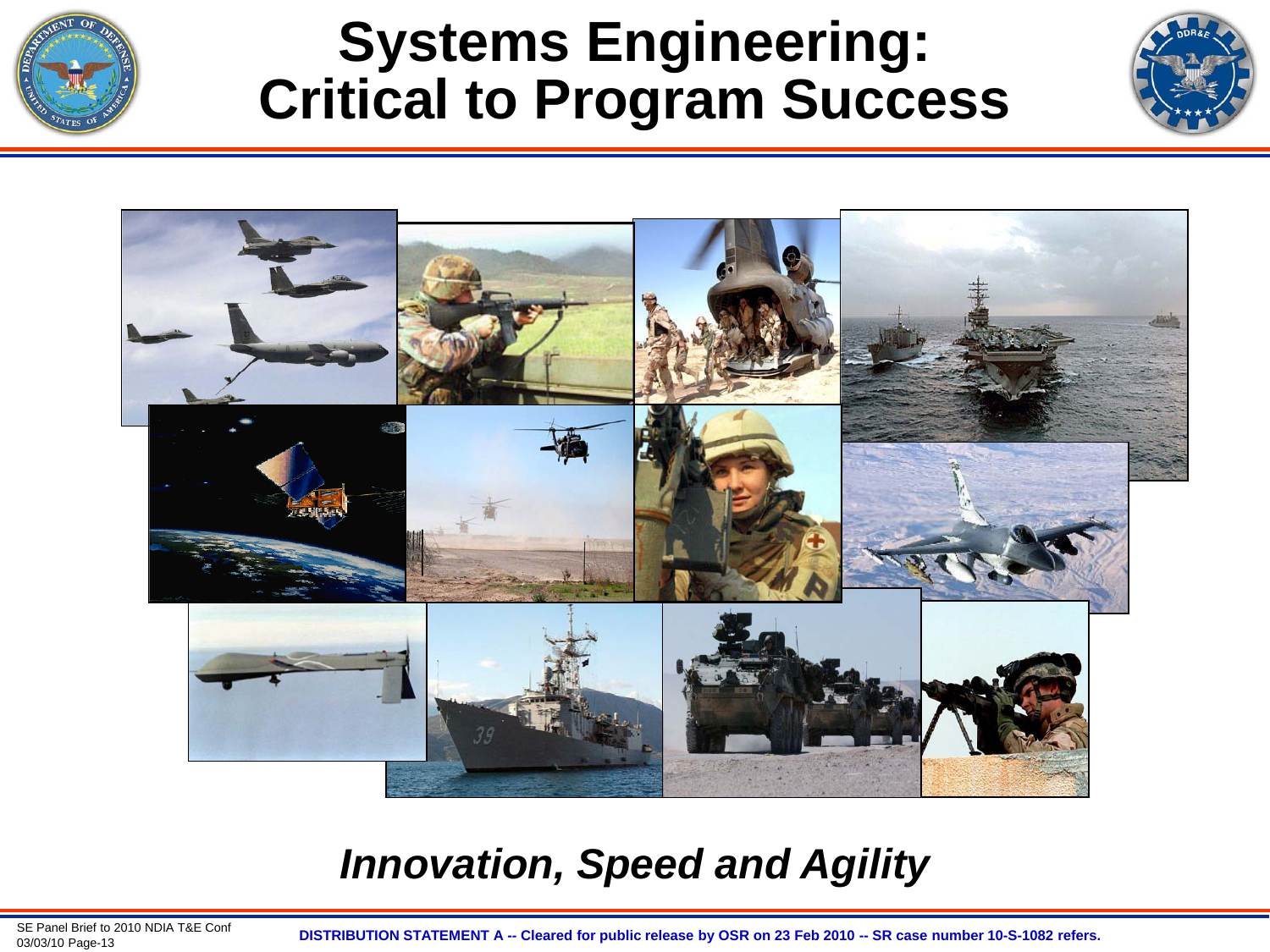



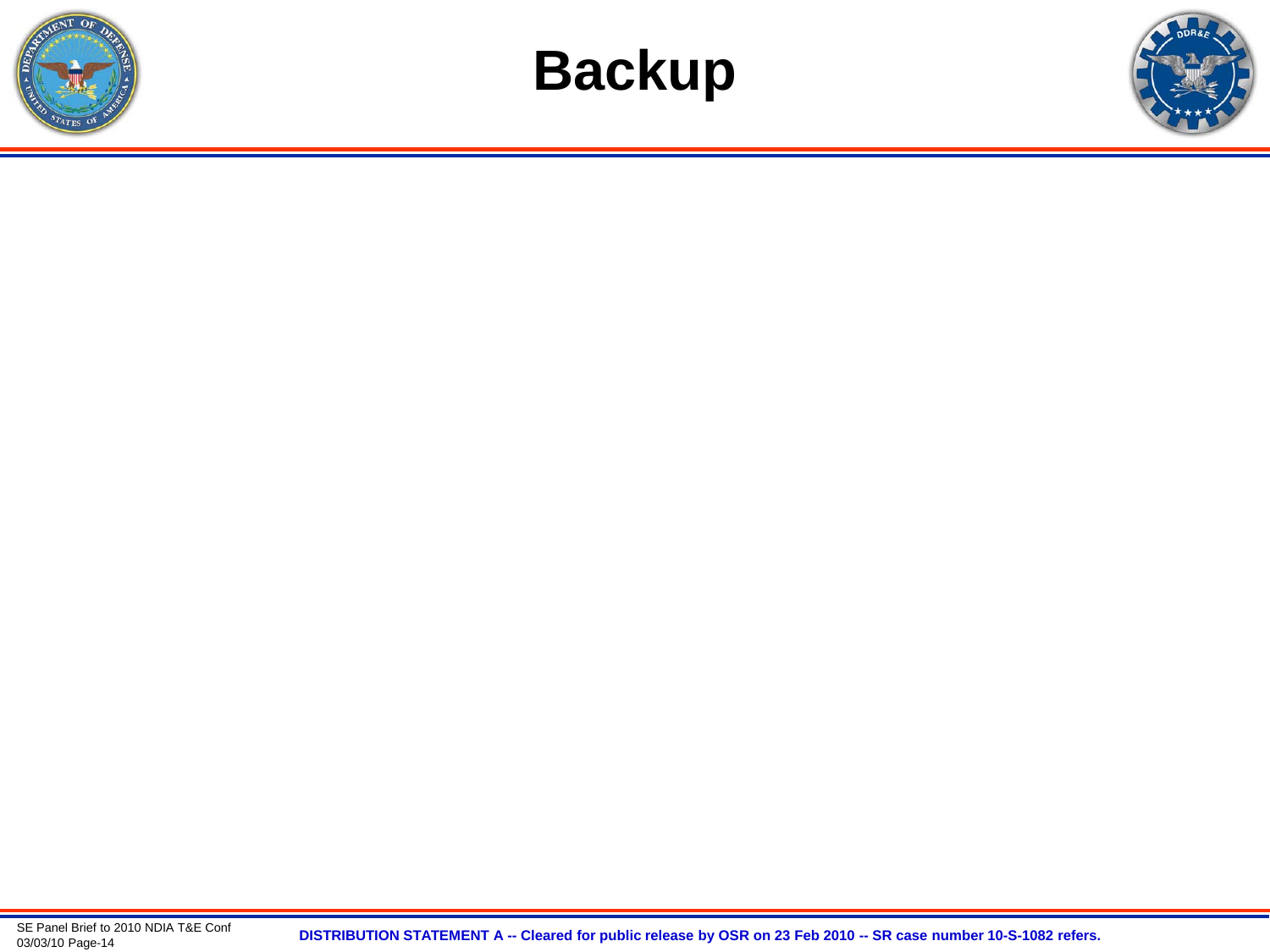

# **Director, Systems Engineering**





**Responsible to provide technical support, systems engineering oversight, program development and mission assurance certification to USD(AT&L) in support of planned and ongoing acquisition programs**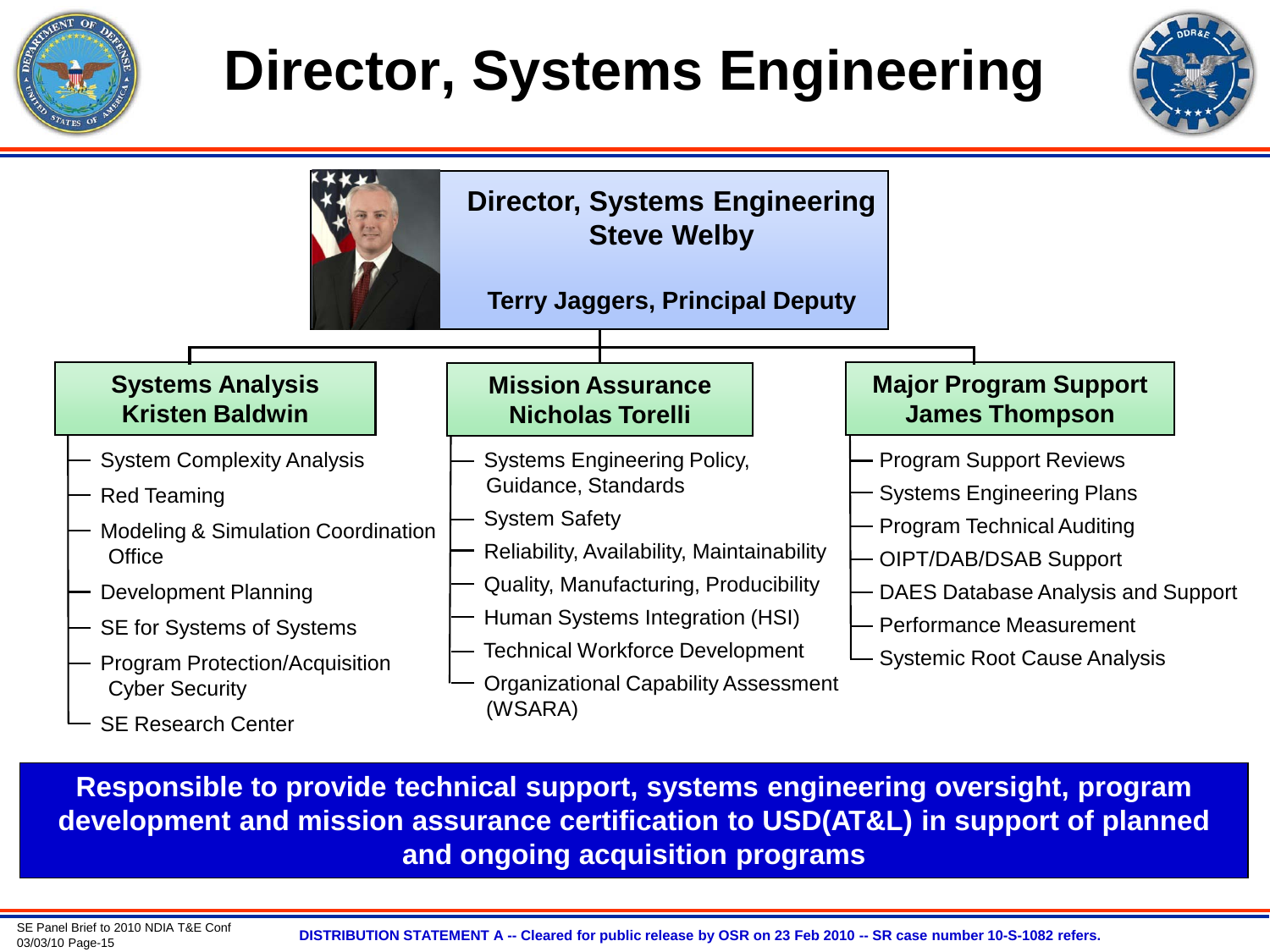



- **1. Accelerate delivery of technical capabilities to win the current fight.**
- **2. Prepare for an uncertain future.**
- **3. Reduce the cost, acquisition time and risk of our major defense acquisition programs.**
- **4. Develop world class science, technology, engineering, and mathematics capabilities for the DoD and the Nation.**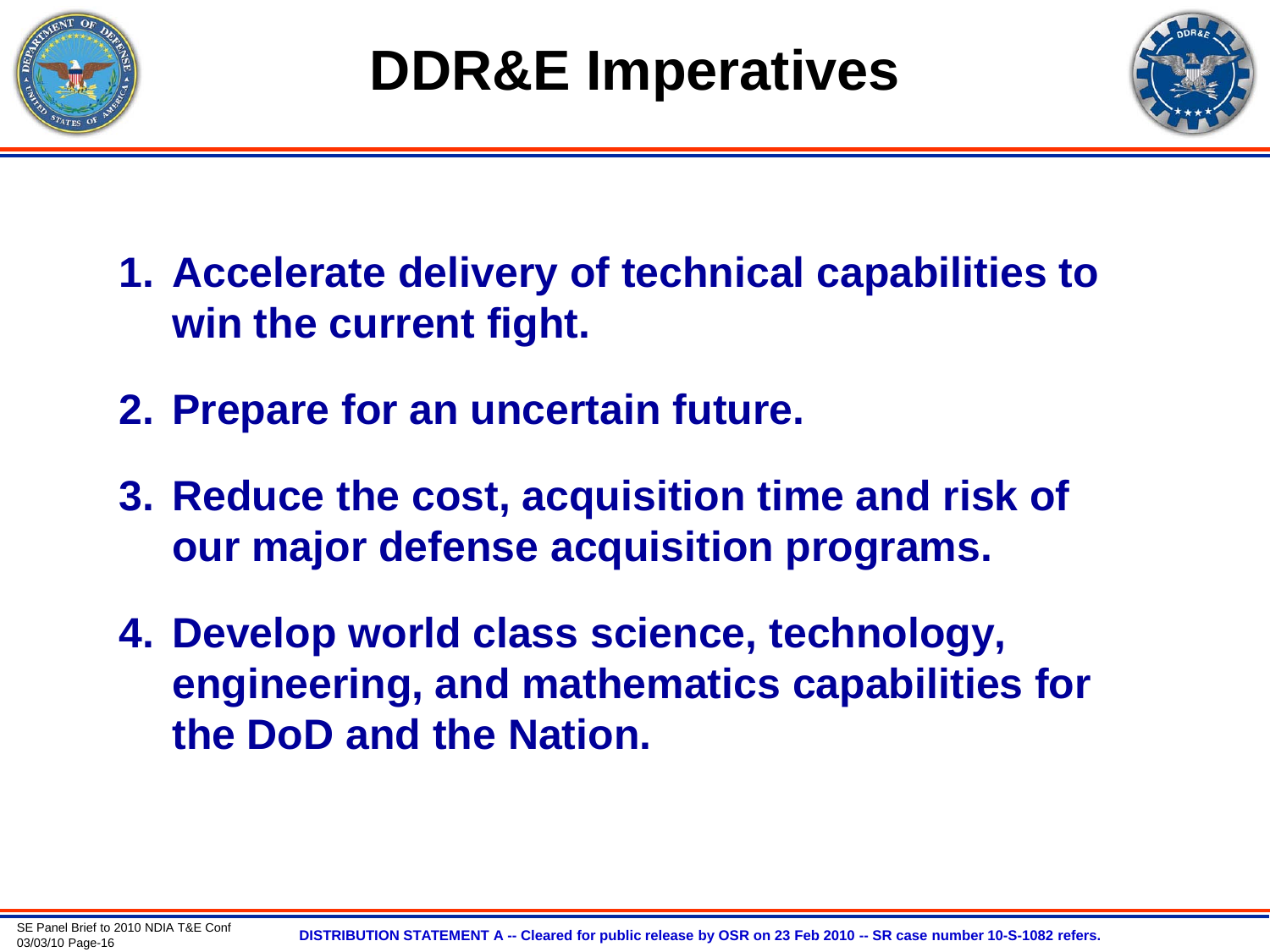

### **Systems Engineering Focus for Accomplishing DDR&E Imperatives**



- **1. Accelerate delivery of technical capabilities to win the current fight**
	- **Support the current fight, manage risk with discipline**
- **2. Prepare for an uncertain future** 
	- **Grow engineering capabilities to address emerging challenges**
- **3. Reduce the cost, acquisition time and risk of our Major Defense Acquisition Programs**
	- **Champion Systems Engineering as a tool to improve acquisition quality**
- **4. Develop World Class Science, Technology, Engineering and Mathematics capabilities for the DoD and the Nation**
	- **Develop future technical leaders across the acquisition enterprise**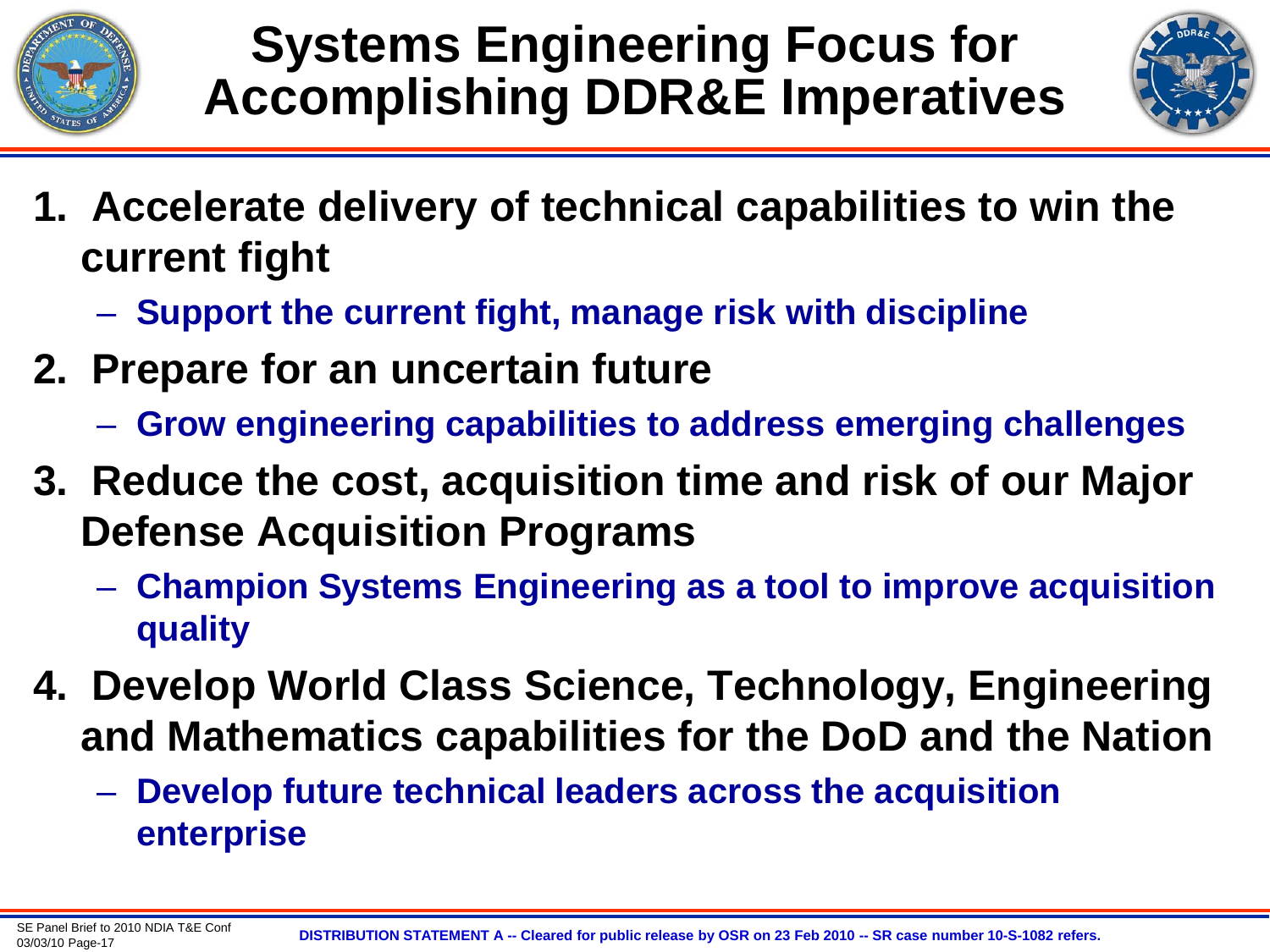# **DoD 5000.02 and PL 111-23 – the Changed Acquisition Landscape**





#### **"Knowledge-based" Decision Making . . .making acquisition decisions when you have solid evidence and acceptable risk**

**\* Director, SE supports MDA certifications including PDR Report assessment at MS B**

SE Panel Brief to 2010 NDIA T&E Conf<br>03/03/10 Page-18

03/03/10 Page-18 **DISTRIBUTION STATEMENT A -- Cleared for public release by OSR on 23 Feb 2010 -- SR case number 10-S-1082 refers.**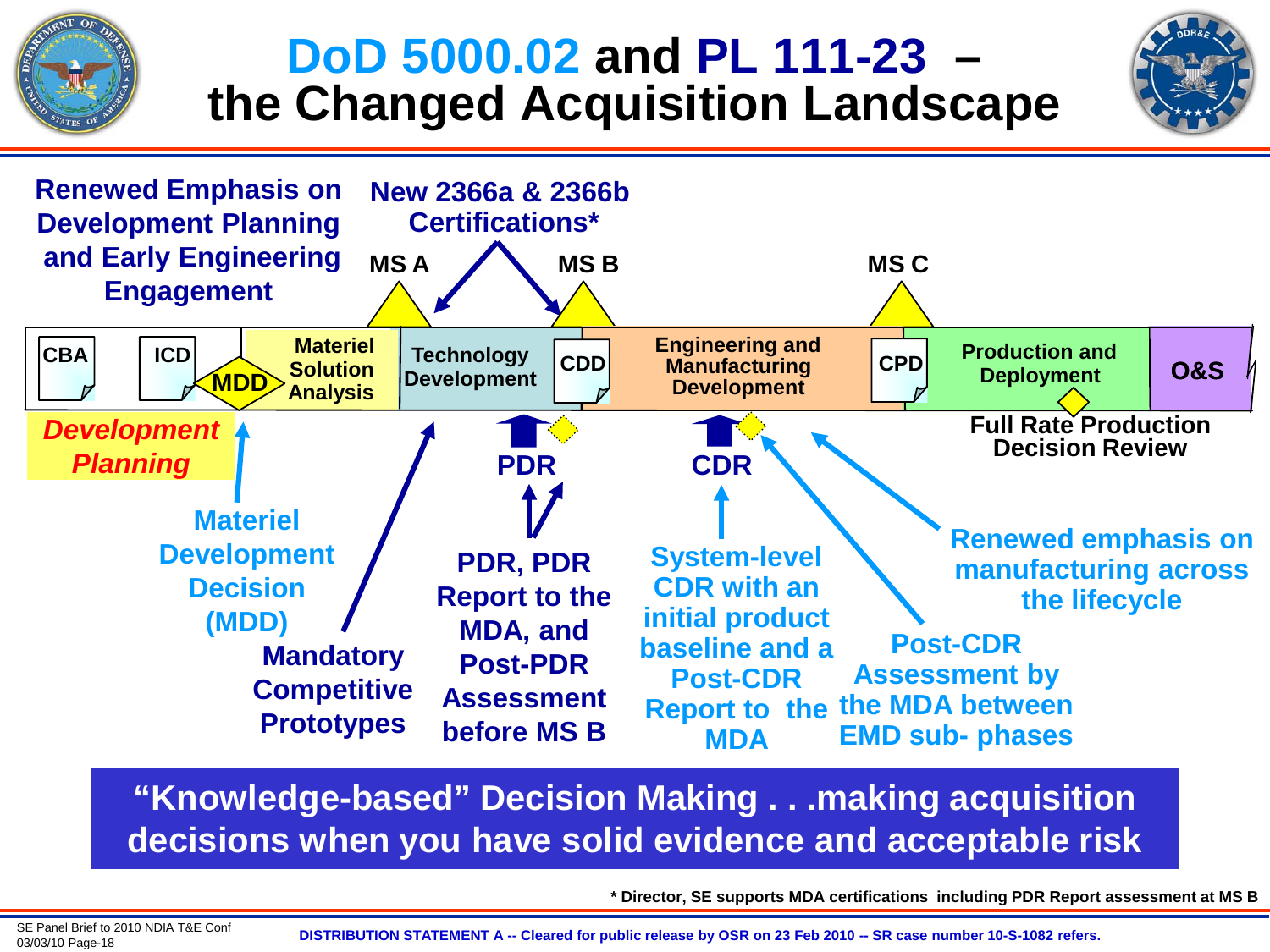## **Perspective for the Next Decade**





SE Panel Brief to 2010 NDIA T&E Conf<br>03/03/10 Page-19

03/03/10 Page-19 **DISTRIBUTION STATEMENT A -- Cleared for public release by OSR on 23 Feb 2010 -- SR case number 10-S-1082 refers.**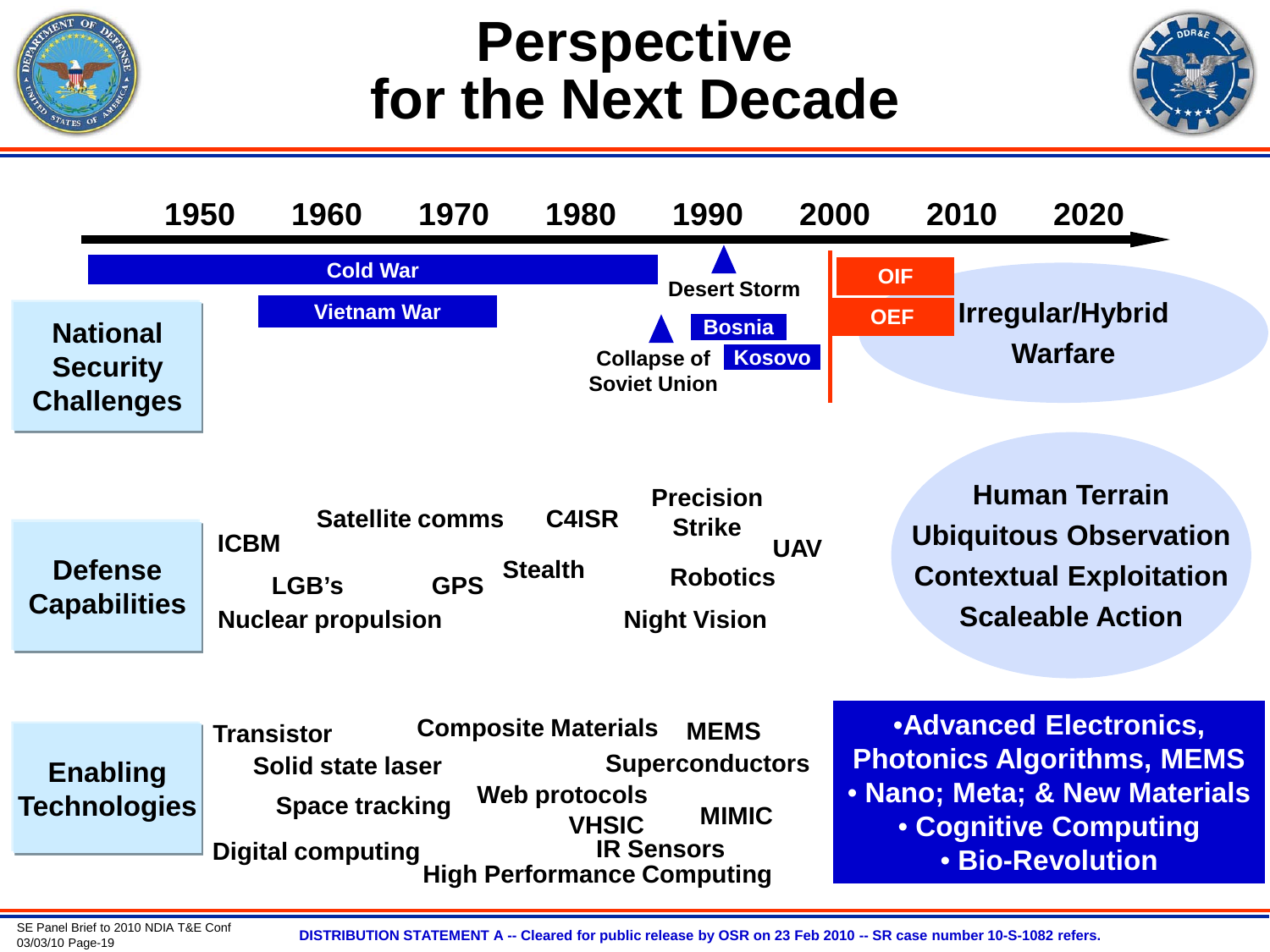

# **The Timeline has Collapsed!**





03/03/10 Page-20 **DISTRIBUTION STATEMENT A -- Cleared for public release by OSR on 23 Feb 2010 -- SR case number 10-S-1082 refers.**